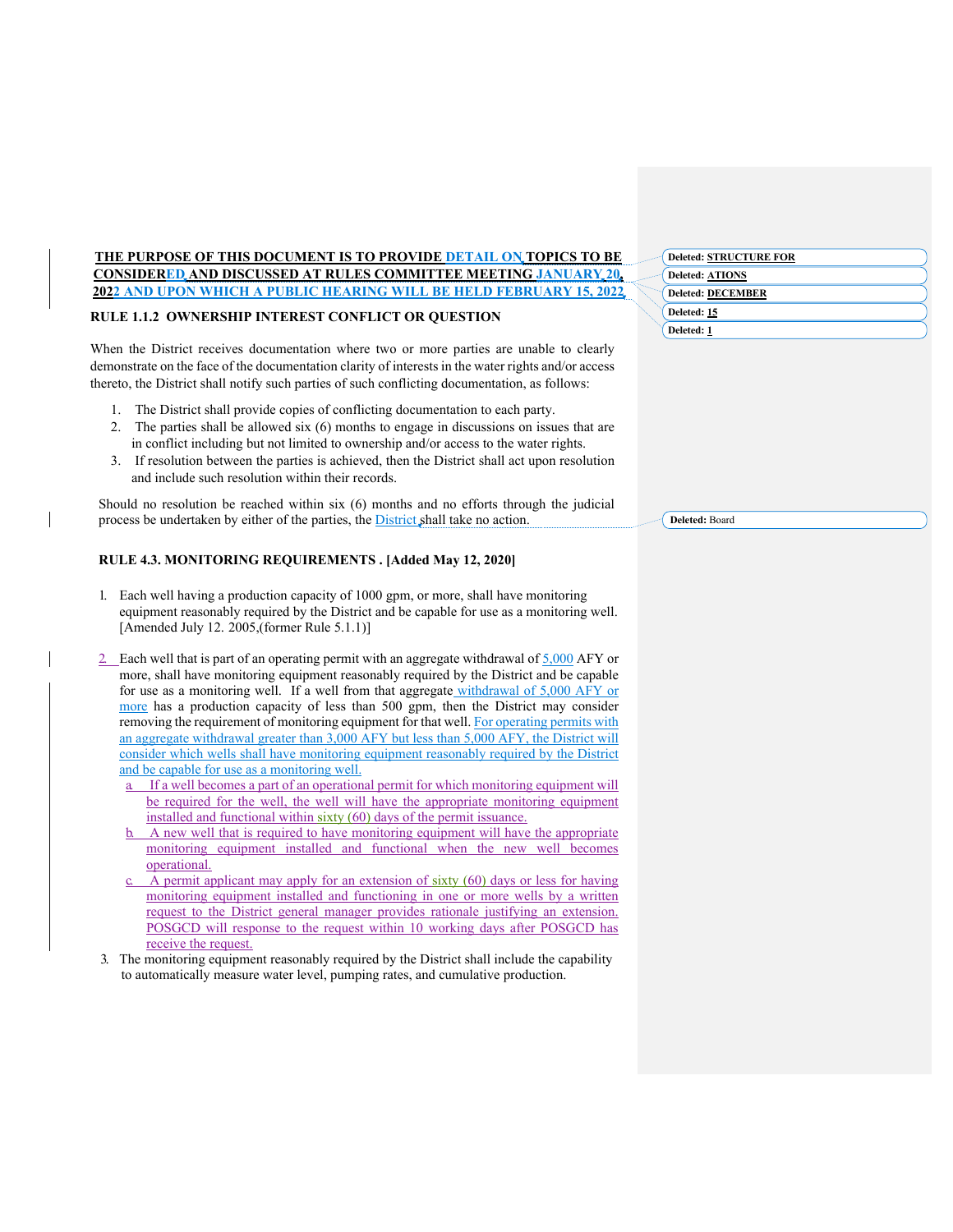[Amended July 13, 2021]

- a. The equipment for measuring water levels will consist of a transducer, a sonic water level, or equivalent technology capable of measuring within an accuracy of 0.1 ft. The water level measuring equipment shall interface with software capable of recording measurements at hourly intervals.
- b. The equipment for measuring discharge will consist of an inline totalizing water meter that satisfies Rules 11.2.2, 11.2.3, 11.2.4. The discharge measuring equipment will interface with software capable of recording measurements of cumulative flow at hourly intervals.
- c. The District will have access to the monitoring equipment for the purpose of inspection. The District will give the permittee a notice for inspection not less than seven calendar days prior to the date of the inspection.
- 4. The monitoring data will be reported to the District electronically.
	- a. Once every month, the monitoring data will be reported using a spreadsheet format, that has been approved by the District. The monthly submission will provide by the  $15<sup>th</sup>$ of such month the required monitoring data collected for the previous month.
	- b. The notification of the submission will be emailed to the District. The email notification will contain a hypertext link to the data files. The District may change the method of notification and/or data submission if requested to do so by the permittee.
	- c. Each monthly submission shall be accompanied with a statement that the data has been checked using quality assurance protocols developed for the District submission and approved by the District. Any changes to previously submitted monthly data sets will be accompanied by a letter explaining the reason for the resubmission. [Amended July 13, 2021]
	- d. Timely submission of the monitoring data is required as a condition for renewal of the operating permit.
- 5. The monitoring data will be collected at a frequency not less than a set of measurements every four hours at each well.
	- a. The measured water levels and discharge rates will be reported for the same times and the same time intervals for each well.
	- b. The beginning of collecting and reporting the measured data should begin as soon as monitoring equipment can be installed and tested and no later than one week prior to the start of production
	- c. The time interval between measurements of water levels and well discharges may be changed if production from a well changes significantly over time or if production from a well is temporarily halted.
	- d. If a permittee seeks to change the frequency of monitoring or the monitoring equipment at a well, the permittee needs to submit a written request to the District that states a reason for the desired change. The District will respond to the request within 30 calendar days.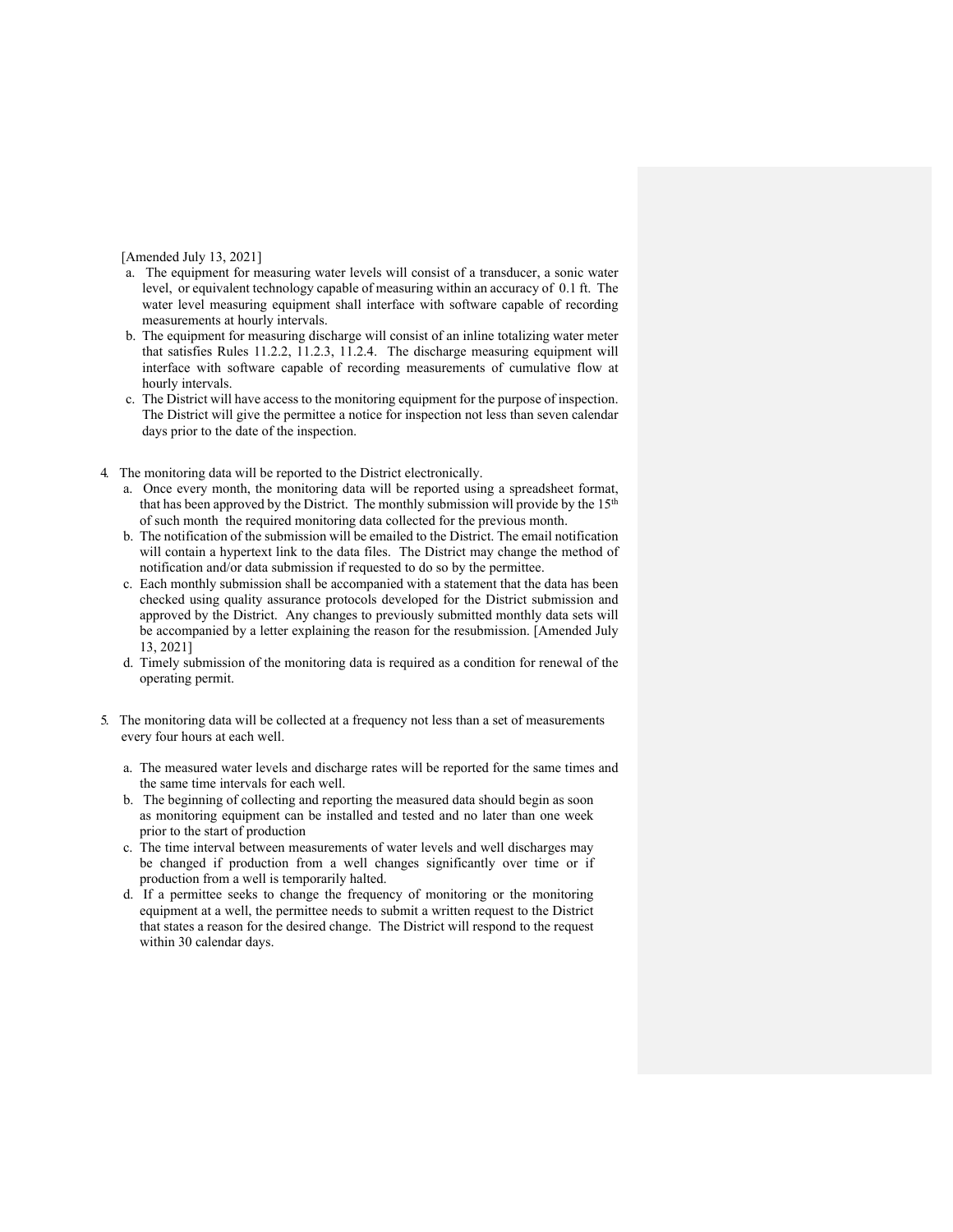- 6. The monitoring equipment shall provide access to collect water samples from the discharge pipe at the well location.
	- a. The District may collect a water sample for the purpose of measuring water quality parameters such as Total Dissolved Solids concentrations, pH, major ions, and heavy metals.
	- b. The District will be responsible for all facets of the collection and analysis of such water samples, including collection, documentation of custody and change of custody, and the analysis itself.
	- c. The District will notify the permittee at least seven calendar days in advance of a well sampling event and at such time will provide the permittee with a copy of the protocols to be used for collection and analysis of any water samples prior to such sampling.

7. The monitoring and reporting requirement of measured water levels in a permitted well may be waived by the District if the permit holder or applicant equips other wells or surface water gauges with instrumentation for measuring water levels that will be reported to the District.

The District has the sole authority to approve or disapprove the substitution of an alternative monitoring location for water levels for a permitted well

b. The District has the sole authority to approve or disapprove the frequency of measuring and reporting the measured water levels from an alternative monitoring location. c. The terms and conditions associated with alternative monitoring location(s) will be

incorporated into an operating permit(s).

 d. The District approval of an alternative monitoring location does not alter the District's authority to monitor water levels in the permitted well for which the District waived the monitoring and reporting requirements.

In seeking the application under this Section, Applicant is responsible for preparation of a plan. Prior to preparation of such plan, Applicant shall meet with the District to determine the details and/or documents for submission.

8. Wells producing from the Brazos or Little River Alluviums, or wells used for seasonal irrigation (or less than 180 days per year) are exempt from this rule 4.3.

#### **RULE 7.1. GENERAL PERMIT AND REGISTRATION PROVISIONS.**

9. The term of each operating permit issued by the District will be set by the Board. The term will generally be for a period not to exceed forty years from the date of issuance. Renewal terms shall be for five (5) years thereafter. The holder of an operating permit will be responsible for making application for review and renewal, as applicable, on approved forms that will be available at the district office. Such applications shall be submitted to the District 90 calendar days prior to the fifth anniversary of the issuance and each subsequent review, and the date of expiration of the operating permit. Each such operating permit will be subject to review every fifth year, and during any such review may be modified to conform with intervening changes in the management plan

| .ed | Deleted:    |
|-----|-------------|
| اس  | Deleted: an |

| Deleted: POSGCD     |
|---------------------|
| Deleted:            |
| Deleted: the        |
| Deleted: POSGCD     |
| Deleted: under      |
| Deleted: an         |
| Deleted: is approve |
| Deleted: the        |
| Deleted: POSGCD     |
| Deleted: POSGCD     |
| Deleted:            |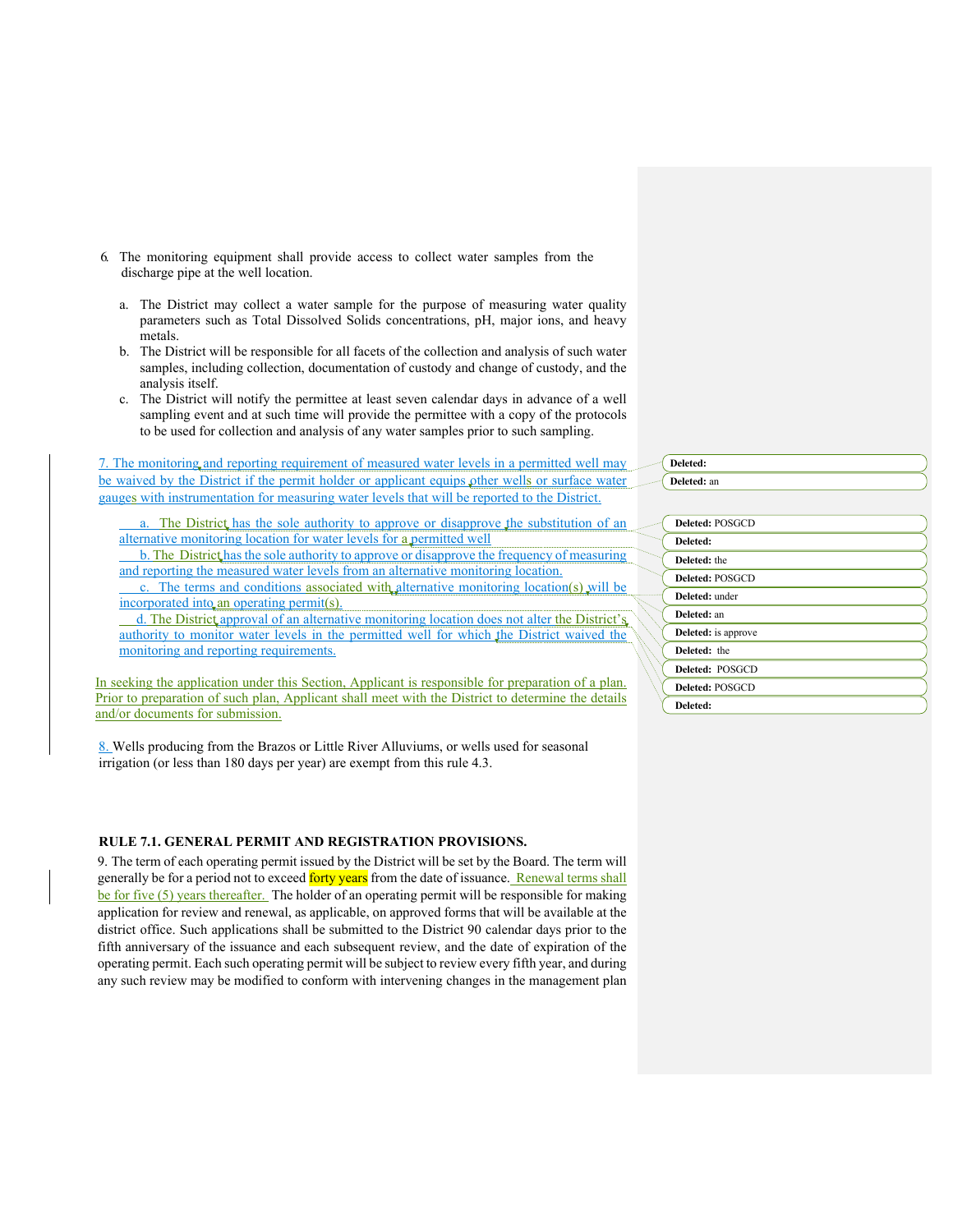or state law or the District's Rules The Board may waive any five year review if no material change has been made to the management plan, or if the changes made do not require modification of such permits. [Amended May 12, 2020]

## **SECTION 12. WELL LOCATION AND COMPLETION.**

**RULE 12.1. RESPONSIBILITY**. Notwithstanding any other provision of these Rules, unless the Board grants a waiver, the location of all new wells, excluding a well that is exempt under Rule  $7.10(1)(c)$  or Rule  $7.10(2)(c)$  of these Rules, must be in compliance with the spacing requirements, as set forth in this Section and in Section 4 of these Rules. After an application for a drilling permit or certificate of registration has been granted, unless exempt, the well, if drilled, must be drilled at a location that is in compliance with the spacing requirements, as set forth in this Section and Section 4 of these Rules. If the well is commenced or drilled at a location that does not comply with this Rule 12.1, the Board, pursuant to *Chapter 36, Texas Water Code*, may enjoin the drilling or operation of such well or require a completed well to be closed in a manner compliant with all applicable regulations.

All exempt wells to be drilled shall have a Certificate to Proceed with Drilling issued to the owner. It is the responsibility of the Owner to provide a copy of such Certificate to Proceed with Drilling to the driller. It is the responsibility of the Driller for ensuring that such Certificate to Proceed with Drilling has been issued *prior* to proceeding with drilling and to have a copy of such Certificate to Proceed with Drilling clearly posted on the drilling site at all times until the well is completed.

As described in the Texas Water Well Drillers' Rules, all well drillers and persons having a well drilled, deepened, or otherwise altered, shall adhere to the provisions of the rules prescribing the location of wells and proper completion. [Amended June 12, 2012] [Amended July 12, 2016] [Amended May 3, 2017] [Amended May 3, 2017] [Amended July 2, 2019]

## **12.4 STANDARDS OF COMPLETION FOR WELLS.**

8. To assist the District in obtaining water level measurements, all new well construction shall include installation of an access plug of at least  $\frac{1}{2}$  inch in diameter in the well seal.

#### **RULE 16.4. ACTIONS BASED ON MONITORING RESULTS.**

Monitoring and threshold levels will be used to initiate appropriate responses designed to help achieve the DFCs and PDLs, conserve and preserve groundwater availability and protect groundwater users. Three threshold levels are adopted to help guide these actions. Each threshold level provides for an increased level of response based on the change in production or water levels associated with a Management Zone. The threshold levels are: Level 1; Level 2; **Deleted:** r

**Formatted:** Font: Bold

**Deleted:** shall

**Deleted:** This is a placeholder to discuss a possible amendment which would require completion of new wells to include an access plug of at least ½ inch in the well seal to assist the District in obtaining water level measurements.¶ ¶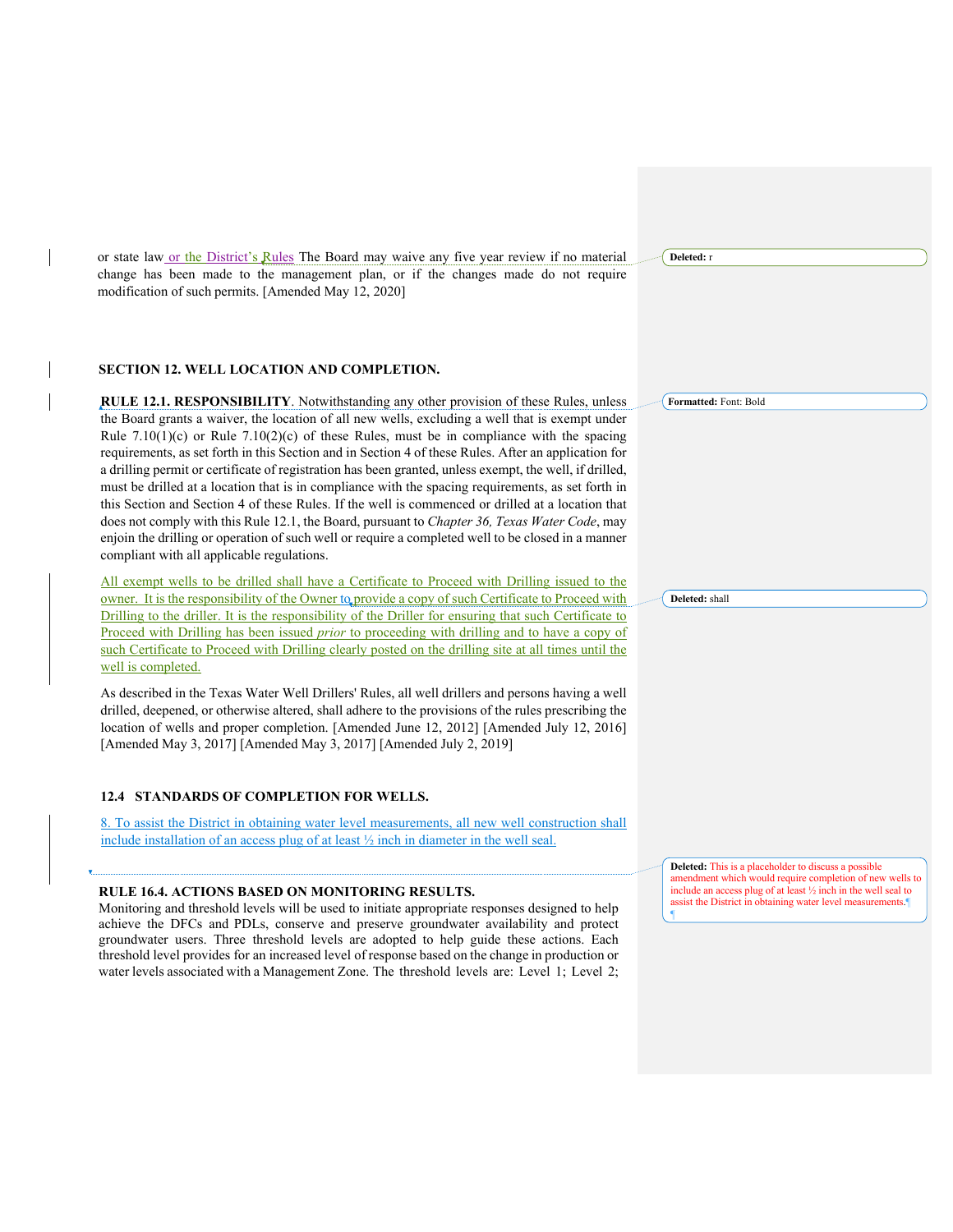and Level 3. [Amended June 12, 2012] [Amended November 5, 2019]

- 1. Threshold Level 1. Threshold Level 1 will be reached, and additional studies will be undertaken to evaluate the nature and extent of curtailment in groundwater production that may be required to achieve the District's management objectives inclusive of achieving DFCs and PDLs. The studies will, at a minimum, suggest possible schedules for reducing groundwater production in the affected management zone(s). The Threshold Level 1 actions will be conducted at such time as: [Amended June 12, 2012] [Amended May 3, 2017] [Amended July 2, 2019]
	- a. Total estimated annual production is greater than 60% of the Modeled Available Groundwater (MAG) value listed in Section 8 of the Management Plan;
	- b. An average groundwater drawdown, calculated from monitored water levels for an aquifer, is greater than 50% of the average groundwater drawdown provided in Section 7 of the Management Plan as a DFC or PDL; [Amended November 5, 2019]
		- c. The average groundwater drawdown, calculated from monitored water levels, for a Shallow Management Zone is greater than 50% of the threshold value, for average drawdown in that Shallow Management Zone, listed in Section 7 of the Management Plan; or
		- d. Projected average water level drawdowns, calculated with a District approved methodology, indicate that a DFC or PDL listed in Section 7 of the Management Plan will be exceeded within 15 years.
- 2. Threshold Level 2. Threshold Level 2 will be reached, and a review of the Management Plan, rules and regulations will be initiated, and pending the results of Threshold Level 1 studies, the District will notify well owners of possible plans for curtailing groundwater production. The Threshold Level 2 actions will be conducted at such time as: [Amended June 12, 2012] [Amended May 3, 2017] [Amended July 2, 2019]
	- a. Total estimated annual production is greater than 70% of the Modeled Available Groundwater (MAG) value listed in Section 8 of the Management Plan; [Amended July 2, 2019]
	- b. Average groundwater drawdown, calculated from monitored water levels, for an aquifer is greater than 60% of the average groundwater drawdown listed in Section 7 of the Management Plan as the DFC for that aquifer; or
	- c. The average groundwater drawdown, calculated from monitored water levels, for a Shallow Management Zone, is greater than 60% of the threshold value for average drawdown listed in Section 7 of the Management Plan for that Shallow Management Zone;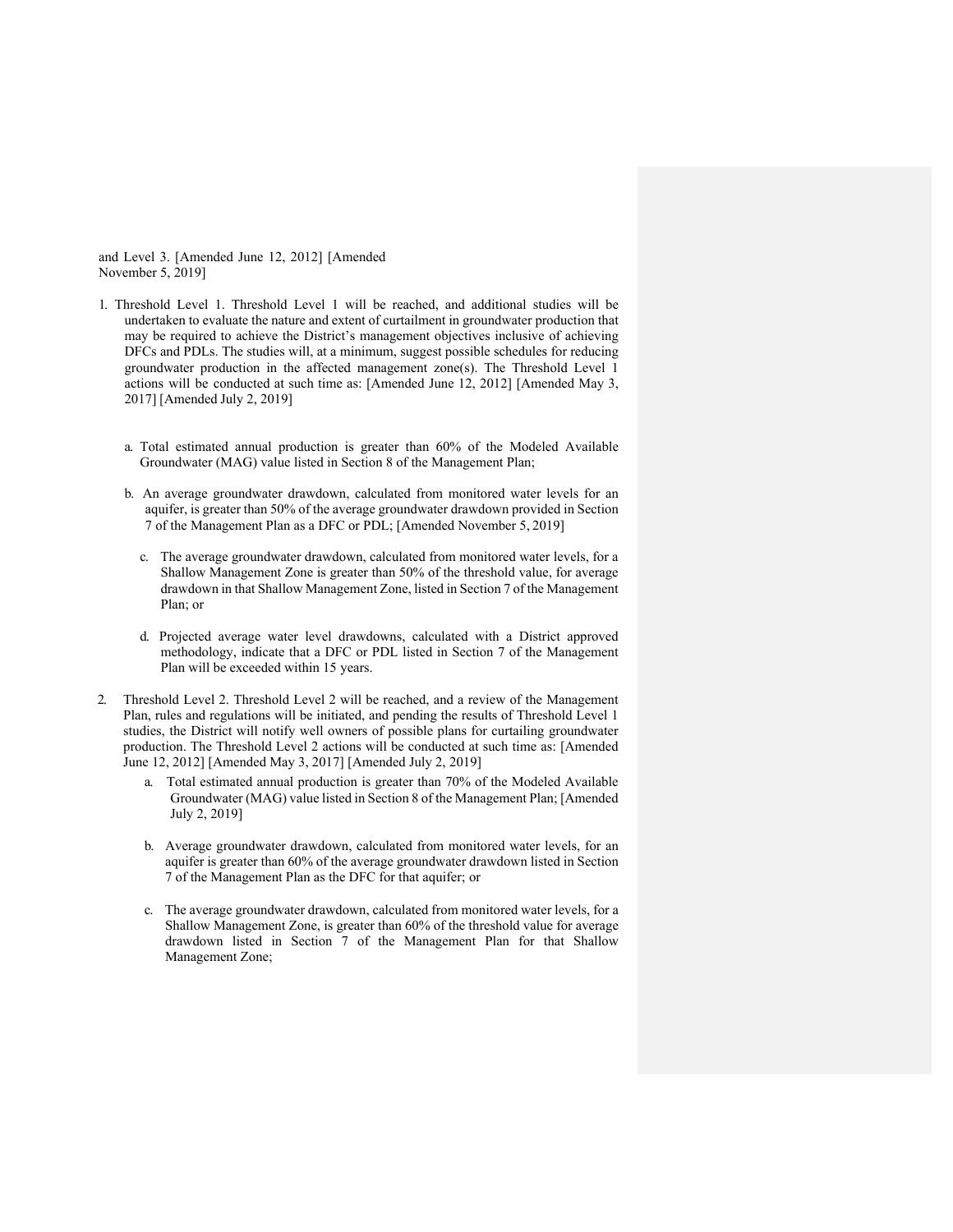- 3. Threshold Level 3. Threshold Level 3 will be reached, and the Board will consider and adopt amendments to the Management Plan, rules and regulations at such time as the average groundwater drawdown, calculated from monitored water levels, for an aquifer is greater than 75% of an average groundwater drawdown listed in Section 7 of the Management Plan as a DFC for that aquifer or PDL for the shallow portion of that aquifer. The District anticipates that one of the adopted amendments will include one or more strategies for the District's curtailment of groundwater production in the affected management zone(s) or adjacent zones causing the undesired effect. [Amended June 12, 2012] [Amended May 3, 2017] [Amended July 2, 2019] [Amended May 12, 2020]
- 4. The threshold levels will be administered and applied separately to each Management Zone. As part of the evaluations and determinations, the District will consider the pumping- induced impacts to groundwater resources that occur between or among management zones. The evaluation will determine if pumping or production in one management zone is contributing to adverse impacts to groundwater conditions in another management zone. [Amended June 12, 2012] [Amended May 3, 2017]
	- a. If Threshold Level 1 is exceeded, the District will perform studies to provide information on aquifer properties, aquifer recharge, aquifer and surface water interactions, and aquifer pumping. To the extent possible, the studies shall distinguish between the causes and effects of pumping occurring within the District and outside ofthe District. The results may be used to improve the models, tools, and methodologies used to analyze data and predict future groundwater levels and availability. The District will contract with a professional hydrogeologist to (i) conduct studies and/or (ii) establish the parameters for the studies and review the results of studies. The results of all studies shall be made available to the public in a reasonable manner. The District will hold one or more public meetings and provide a minimum of 90 calendar days for the public to provide written comments in addition to the meeting(s). [Amended July 2, 2019] [Amended May 12, 2020]

b. If Threshold Level 2 is exceeded, the District will re-evaluate the Management Plan and rules regarding management zones, recharge estimates, the collection and analysis of monitoring data, and proposed changes to DFCs for consideration in the joint planning process. As part of the re-evaluation, the District will hold one or more public meetings and provide a minimum of 90 calendar days for the public to provide written comments in addition to the meeting(s). [Amended May 12, 2020]

c. If Threshold Level 3 is exceeded, the District will conduct a public hearing to discuss the status of the aquifers and develop a Level 3 Response Action Work Plan focused on achieving the District's goals and objectives, including DFCs and PDLs. The work plan will be completed within 6 months after the first public hearing and will be made available to the public through the District's web site. [Amended November 5, 2019]

i. The notice will include the cause for the notice, the fact that an additional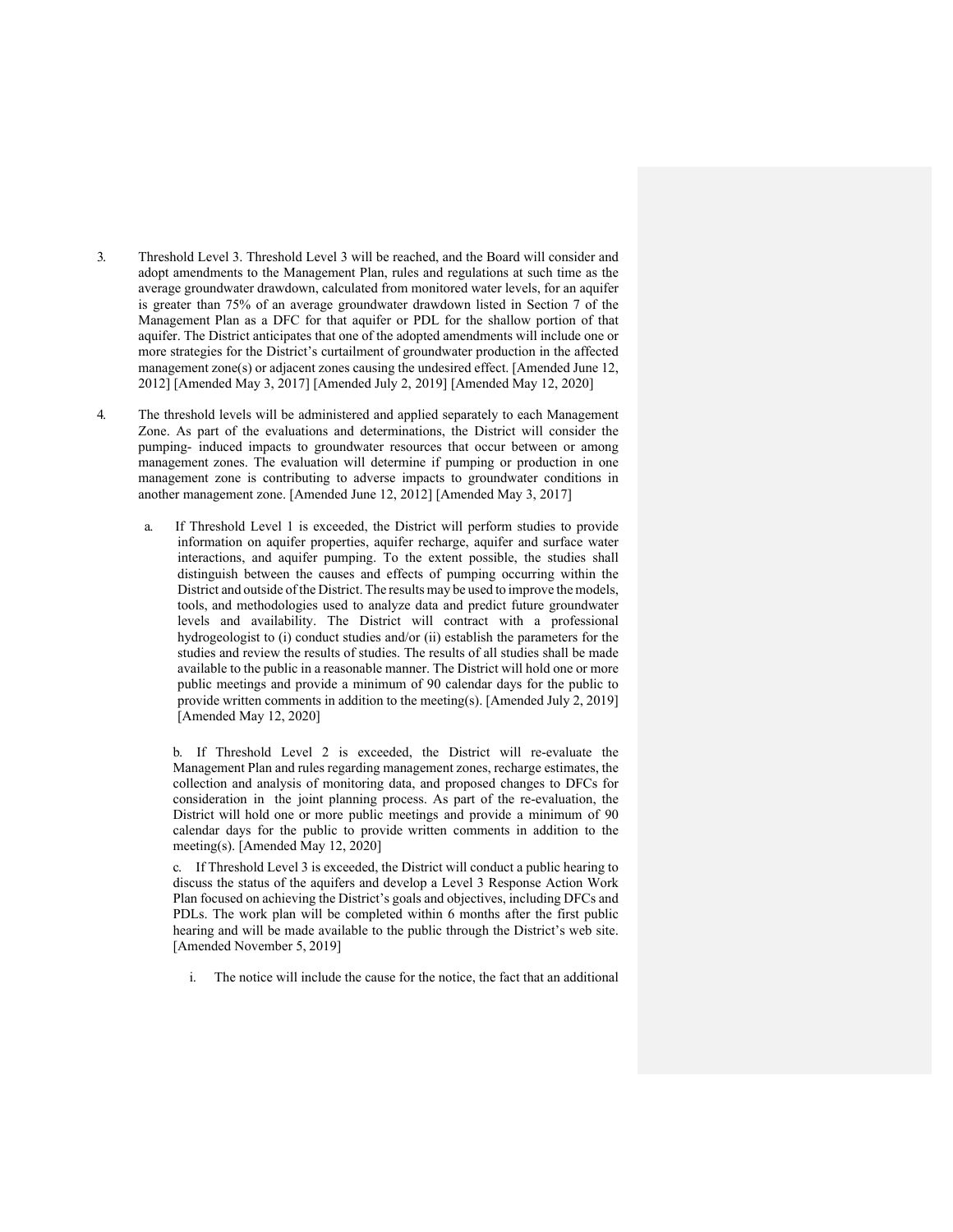review, evaluation and study is being made, and that a reduction of the maximum allowable production per acre and/or the permitted production may be approved following the review and evaluation. [Amended July 12, 2005]

ii. The general manager, in consultation with the district professional hydrogeologist, will review and evaluate the permit applications pending, the permits issued and the records of the District, estimated total production by exempt wells, and increase the frequency or locations of water drawdown monitoring within the Management Zone. If the notice is due to the average drawdown based on monitored water levels an evaluation of the reasons for the drawdown will be included in the review. [Amended July 12, 2005] [Amended June 12, 2012]

iii. The general manager will promptly report to the Board that notices have been given and the event that required the notice to be given. The general manager will advise the Board of the plan for review and evaluation recommended under (ii) and, if the plan will be implemented over a period of more than one month, during the evaluation, review, study and any additional monitoring period, the general manager will keep the Board advised of the progress of the review and evaluation. Upon completion of the review, evaluation and any additional monitoring, the general manager and district professional hydrogeologist will make a final report to the Board, together with their recommendation for action. [Amended July 2, 2019]

iv. If the general manager, in consultation with the district professional hydrogeologist, finds the evaluation, study, review and/or monitoring supports a recommendation that an adjustment of permitted production is recommended for a Management Zone or another Management Zone in which threshold level 3 was reached, the recommendation shall be consistent with the finding and provide supporting documentation for the limitation. [Added July 12, 2005] [Amended June 12, 2012]

v. The general manager may, after consultation with the district professional hydrogeologist and in combination with or in addition to the above, recommend any action or combination of actions set forth in Rule 16.4. [Amended June 12, 2012] [Amended July 13, 2021]

5. Desired Future Condition Exceedance. A DFC exceedance will be reached when the condition expressed in the DFC occurs regardless of the year. Thus, if a drawdown-based DFC of 30 feet was set for 2070, then a drawdown of 31 feet in 2050 represents a DFC exceedance. If. different DFCs were adopted for the same management zone but for different years, the District will use the DFC associated with the closest future year for evaluating DFC exceedance .

| Deleted: is exceeded                                                                                                                                                            |
|---------------------------------------------------------------------------------------------------------------------------------------------------------------------------------|
| <b>Deleted:</b> at or before the specific time assigned to that DFC<br>by the GMA                                                                                               |
| Deleted:                                                                                                                                                                        |
| Deleted: multiple                                                                                                                                                               |
| Deleted: were adopted by the GMA                                                                                                                                                |
| <b>Deleted:</b> that describe the same                                                                                                                                          |
| <b>Deleted:</b> aquifer conditions                                                                                                                                              |
| Deleted: times                                                                                                                                                                  |
| Deleted: then                                                                                                                                                                   |
| Deleted: the                                                                                                                                                                    |
| Deleted: with                                                                                                                                                                   |
| Deleted: earliest da                                                                                                                                                            |
| Deleted: y                                                                                                                                                                      |
| <b>Deleted:</b> will be used by the District                                                                                                                                    |
| Deleted: a                                                                                                                                                                      |
| <b>Deleted:</b> or an exceedance of a threshold related to a DFC<br>per Rule 16.4.4. The determination of whether a DFC or<br>a DFC-related Threshold 1, 2, or 3 exceedance has |

occurred will include an analysis by the district hydrogeologist of water levels measured in the District monitoring wells and approval by the District Board.